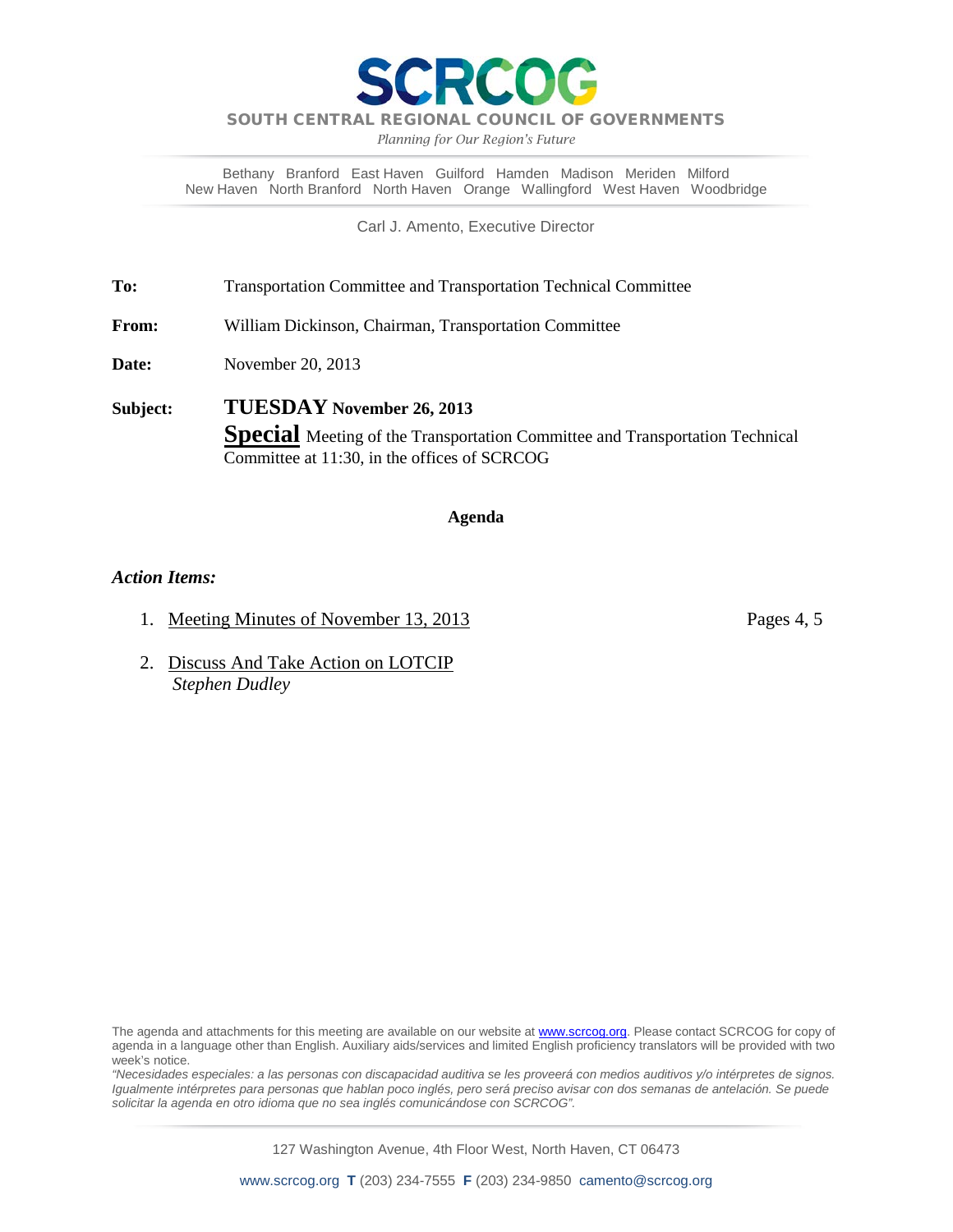PCC

*Planning for Our Region's Future*

Bethany Branford East Haven Guilford Hamden Madison Meriden Milford New Haven North Branford North Haven Orange Wallingford West Haven Woodbridge

Carl J. Amento, Executive Director

Transportation and Transportation Technical Committee Distribution List *All Receiving Agenda Notice via Email or Fax Agenda at SCRCOG's Web Site: www.scrcog.org*  **November 26, 2013**  *Municipalities*  Bethany: S. Huxley, A. Marek, A. Green<sup>1</sup> Branford: C. Andres, J. Plazia $k<sup>1</sup>$ East Haven: J. Maturo, K. White<sup>1</sup> Guilford: J. Mazza, G. Kral, M. Damiani, J. Portley<sup>1</sup> Hamden: S. Jackson, L. Creane, R. Roscow, E. Fuller, T. Wydra, B. Brinton<sup>1</sup> Madison: F. McPherson, M.  $\text{Out}^1$ Meriden: M. Rohde, D. Caruso, L. Kendzior, D. Brunet, A. Swanson, B. Bass<sup>1</sup> Milford: B. Blake, D. Sulkis, B. Kolwicz, D. Holden, G. Wassmer<sup>1</sup> New Haven: J. DeStefano, K.Murphy, R. Miller<sup>1</sup>, K. Gilvarg, B. Notghi, M Piscitelli, J Travers North Branford: K. Weiss<sup>1</sup>, C. Zebb, M. Paulhus North Haven: M. Freda, A. Fredricksen, B. Cummings, J Bodwell<sup>1</sup> Orange: P. Dinice, S. Savarese Wallingford: W. Dickinson, J. Thompson<sup>1</sup> West Haven: M. Allen, A. Quadir<sup>1</sup>, B. Sabo, Woodbridge: J. Hellauer, P. Rubens-Dahl, W. Connors<sup>1</sup> 1 *voting Technical Transportation Committee member appointed by chief elected official*

### *Others*

The Advisor Amity Observer Center for Disability Rights: M. Gallucci ConnDOT: M. Rolfe, G. Wright, D. Larosa, J Redeker, R. Etuka, K. Chukwa, M. Salter, P. Zapatrick Connecticut League of Women Voters (New Haven Chapter): N. Ciarleglio Connecticut Post Connecticut Public Broadcasting Connecticut Transit: P. Fry, S. Willis, B. Diggs CTRIDES: P. Hypolite Fay, Spofford & Thorndike: G. Lindsay FHWA: Eloise Powell, Amy Jackson-Grove Fox Connecticut Greater New Haven Chamber of Commerce: T. Rescigno, L. DiCocco-Beauton Greater New Haven Convention and Visitors Bureau: G. Kozlowski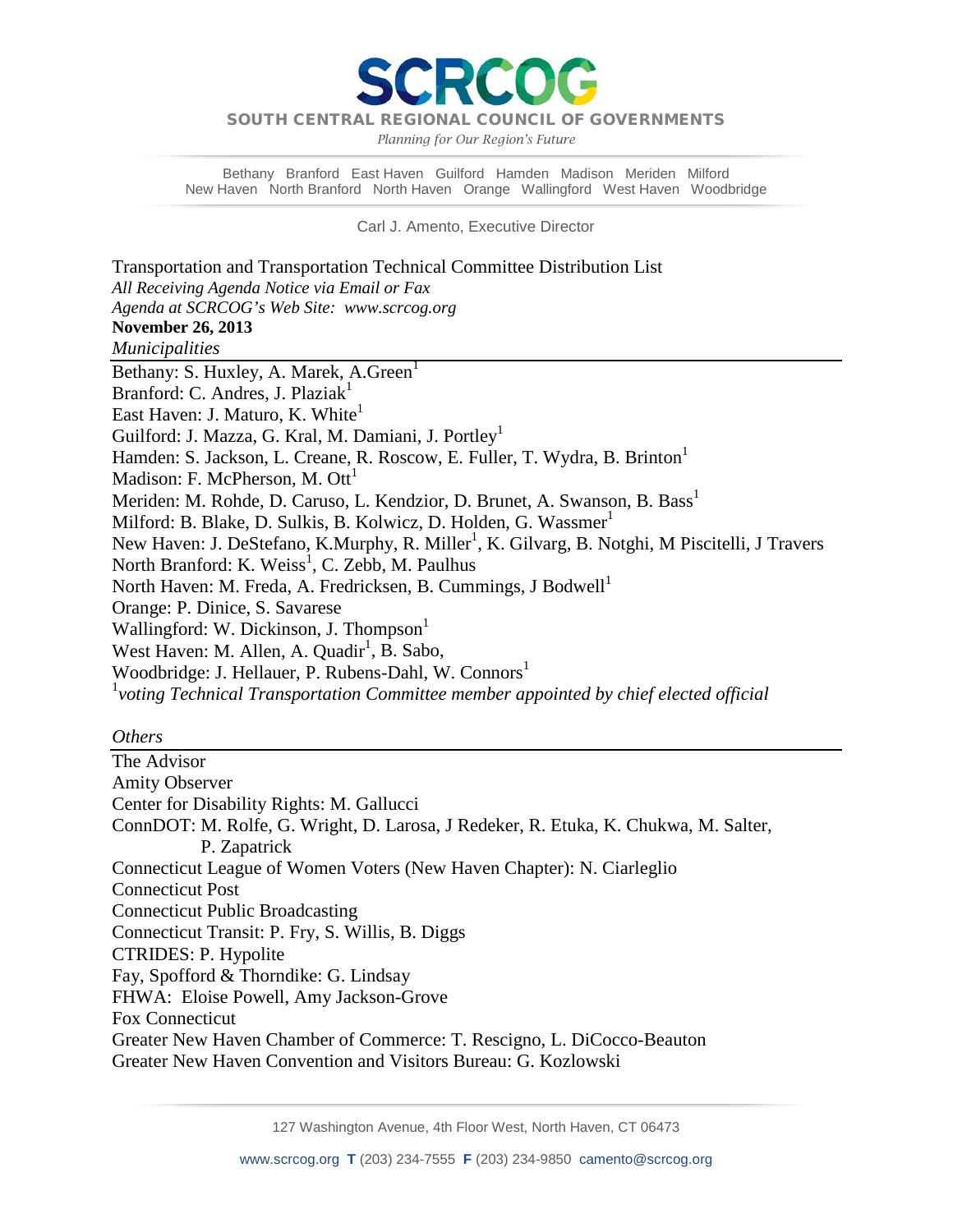

*Planning for Our Region's Future*

Bethany Branford East Haven Guilford Hamden Madison Meriden Milford New Haven North Branford North Haven Orange Wallingford West Haven Woodbridge

Carl J. Amento, Executive Director

*Distribution List (Continued)* **November 26, 2013**  Greater New Haven Transit District: D. Carter, L. Richards, A. Naudus Hamden Community News Hamden Journal Hartford Courant Inner City News Integrated Management Controls: S. Gale LaVoz Luchs Associates: R. Dagan Meriden Transit District: J. Zajac Milford Mirror Milford- Orange Bulletin Milford Transit District: H. Jadach My Record Journal New Haven Advocate New Haven Independent New Haven Parking Authority: J. Staniewicz, W. Kilpatrick, M. Fortunata New Haven Register: M. Zaretsky Northeast Transportation Company: J. Spina Office of Congresswoman Rosa DeLauro: L. Mangini Orange Patch PBAmericas (Glastonbury): A. Moretti, Post Chronicle Shoreline Times Shore Publishing Technical Planning Associates: B. Sacco Totokett Times United Illuminating Company: S. Saczynski, Wallingford Public Access West Haven Chamber of Commerce: N. DeMatties West Haven Voice WVIT Channel 30 News WTNH Channel 8 News WTIC 1080 news WRYM 840 AM La Gigante WFSB Channel 3 News WQUN 1220 AM

127 Washington Avenue, 4th Floor West, North Haven, CT 06473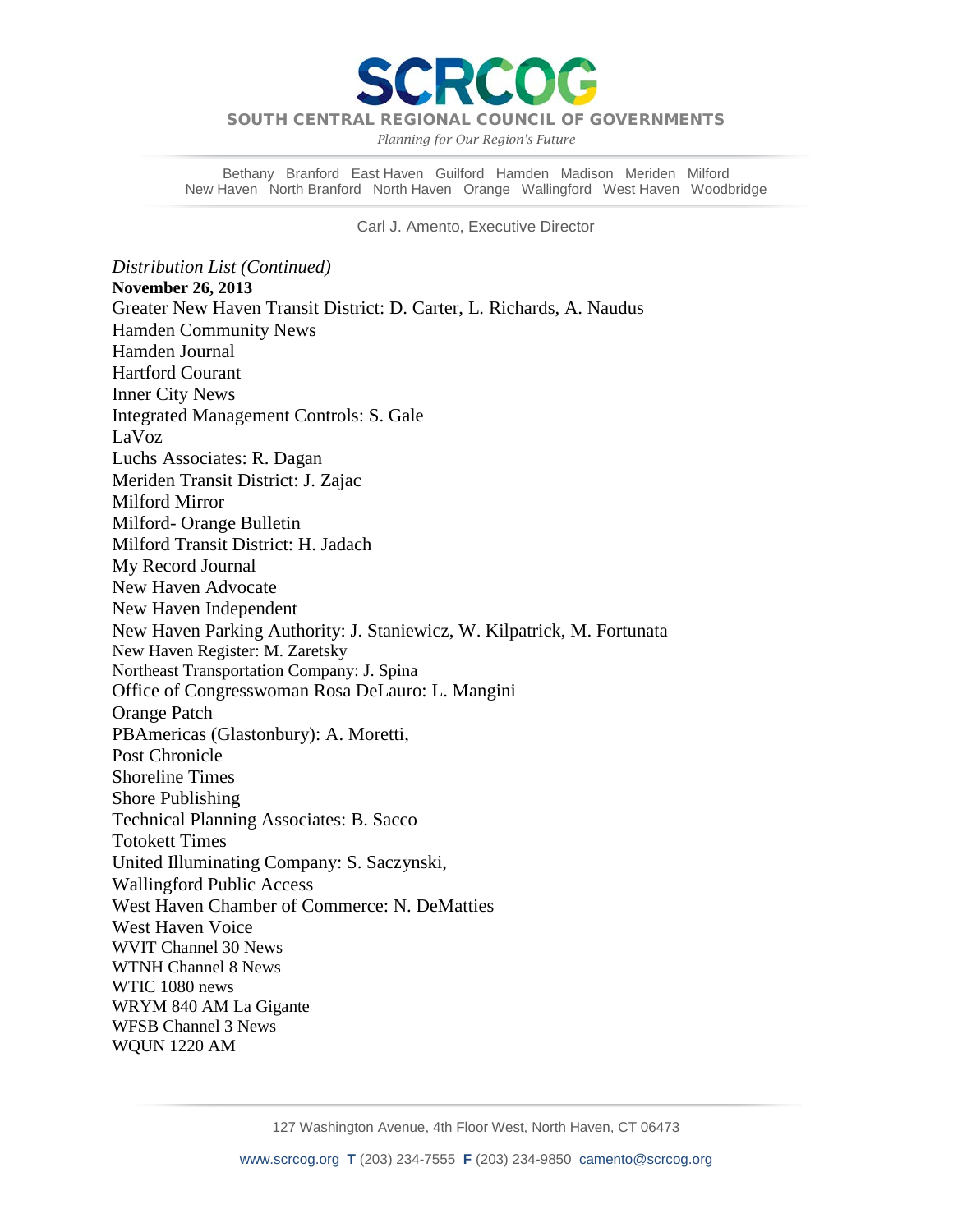

*Planning for Our Region's Future*

Bethany Branford East Haven Guilford Hamden Madison Meriden Milford New Haven North Branford North Haven Orange Wallingford West Haven Woodbridge

Carl J. Amento, Executive Director

# Minutes Transportation Committee November 13, 2013

| <b>Transportation Committee Members</b>        | <b>Transportation Technical Committee</b> |
|------------------------------------------------|-------------------------------------------|
| Wallingford, Mayor William Dickinson, Chair,   | East Haven, Kevin White                   |
| New Haven, James Travers, Proxy for Mayor John | Guilford, Jim Portley                     |
| DeStefano                                      | Hamden, Robert Brinton                    |
| <b>SCRCOG</b>                                  | Meriden, Bob Bass                         |
| Stephen Dudley, James Rode, Chris Rappa        | Milford, Gary Wassmer                     |
| <b>Guests Edgar Wynkoop, CDOT</b>              | North Branford, Kurt Weiss                |
| Barry Diggs, CTTRANSIT                         | North Haven, Jonathan Bodwell             |
| Lori Richards, GNHTD                           | Orange, Steve Savarese                    |
| Lou Mangini, Congresswoman DeLauro's office    | Wallingford, John Thompson                |
| Doron Dagon, Luchs                             | West Haven, Abdul Quadir                  |

Jonathan Bodwell called the meeting to order at 12:15 PM. Mayor William Dickinson assumed the Chair on his arrival.

## **Action Item #1**

Minutes of the October 16, 2013 meeting were adopted on a motion by J. Portley seconded by K. Weiss, which passed unanimously.

### **Action Item #2**

J Rode presented Amendment 20 which included 2 projects. One was project *#106-0125 Edison Road Extension* was added to the amendment as a supplement*.* After a brief discussion, J. Portley made a motion to recommend approval, K. Weiss seconded and motion passed unanimously.

### **Action Item #3**

S Dudley presented and explained the need for action on the Ozone Air Quality Conformity Resolution. J. Portley made a motion to recommend approval of the resolution. B. Brinton seconded and motion passed unanimously.

### **Action Item #4**

S Dudley presented and explained the need for action on the P. M. 2.5 Air Quality Conformity Resolution. J. Portley made a motion to recommend approval of the resolution. B. Brinton seconded and motion passed unanimously.

### **Informational Item #5**

S. Dudley provided an update on the STP-Urban and LOTCIP programs. CDOT had distributed revised guidelines for LOTCIP. S. Dudley provided an overview of the revised guidelines. Those present voiced their concern with the program and the level of design required before a project is approved. S. Savarese had a project that he would like to run through the program and asked for approval to submit the application. J Bodwell made a motion to delay approval of the LOTCIP project in Orange for 1 month to give S. Savarese timer to complete the application. J. Portley seconded motion passed unanimously. J

127 Washington Avenue, 4th Floor West, North Haven, CT 06473